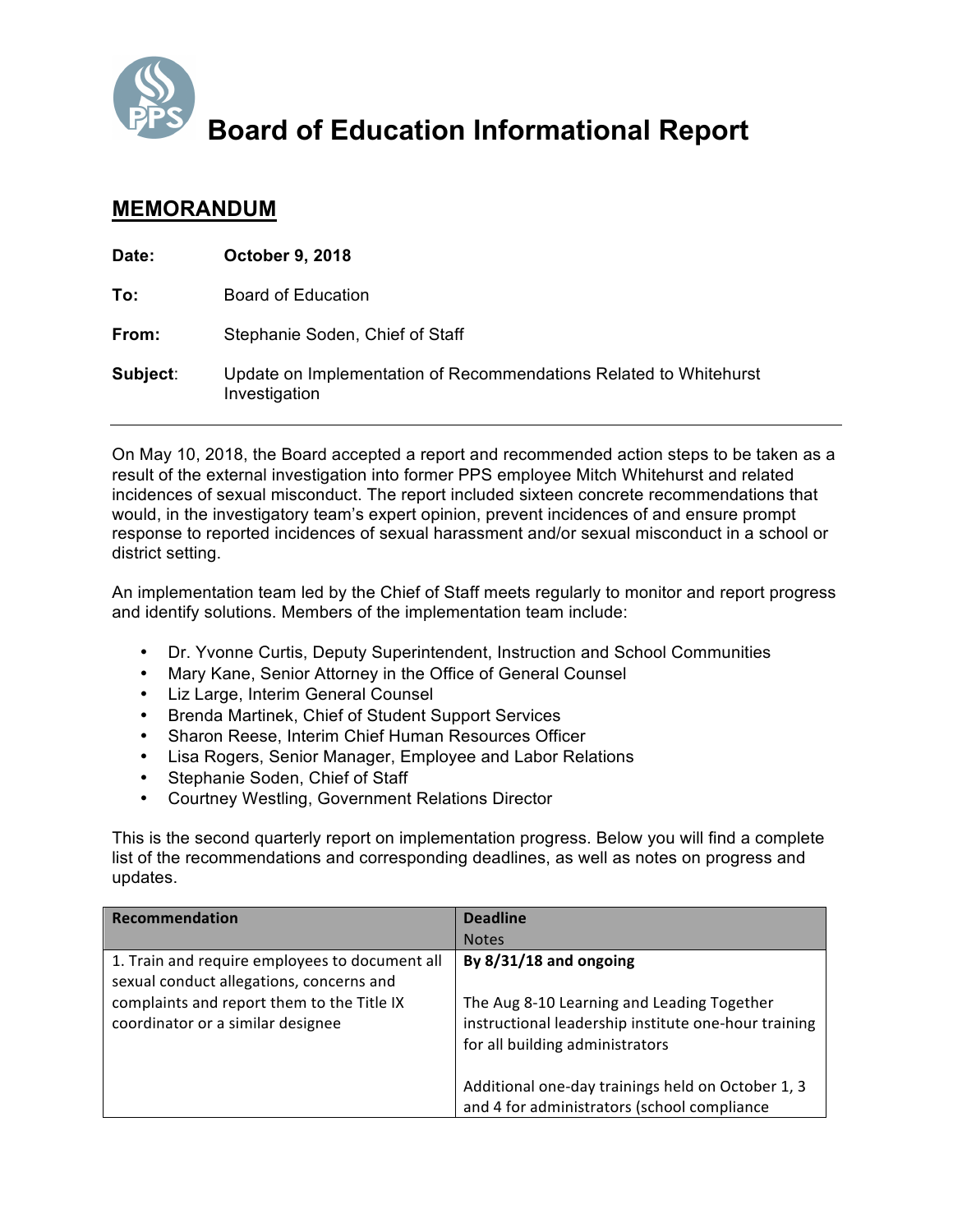|                                                  | officers)                                              |
|--------------------------------------------------|--------------------------------------------------------|
|                                                  |                                                        |
|                                                  | A training for nutrition services, facilities and      |
|                                                  | maintenance, and perhaps, transportation staff         |
|                                                  | will be held October 29.                               |
|                                                  |                                                        |
|                                                  | All staff required to complete new online 30-          |
|                                                  | minute training by October 31                          |
|                                                  |                                                        |
|                                                  | Dr. Wilson Kenney to continue developing and           |
|                                                  | implementing staff/student and student/student         |
|                                                  | incident training in all schools throughout 2018-19    |
|                                                  | school year                                            |
|                                                  |                                                        |
|                                                  | Additional training to be developed by Director of     |
|                                                  | Title IX Policy, Training and Compliance               |
|                                                  | throughout 2018-19 school year and beyond              |
| 2. Use a specialized, trained investigator who   | By 10/31/18 and ongoing                                |
| has expertise in employee/student sexual         |                                                        |
| conduct and can investigate each complaint       | Internal expertise currently being developed           |
| thoroughly and fairly                            | through staff trainings of Title IX, Sexual Incident   |
|                                                  | Response Committee (SIRC) and adult sexual             |
|                                                  | misconduct response protocols.                         |
| 3. Have a core group of multidisciplinary        | By 7/31/18 and ongoing                                 |
| administrators make credibility decisions and    |                                                        |
| agree regarding what level of discipline to      | Assigned School Compliance Officers (SCO) in           |
| impose, if any                                   | every building to review all cases; training initiated |
|                                                  | and ongoing. Providing additional specialized          |
|                                                  | training to team members (counselors, SROs, sped       |
|                                                  | teams) in early 2019.                                  |
|                                                  |                                                        |
|                                                  | For adult sexual misconduct cases, HR, legal, and      |
|                                                  | administrators meet regularly discuss cases.           |
| 4. Implement a centralized tracking mechanism    | By beginning of 2019-20 school year                    |
| to document all sexual conduct complaints,       |                                                        |
| including their outcome                          | Software vendor identified to replace current          |
|                                                  | tracking system; system tests by mid-November          |
|                                                  |                                                        |
|                                                  | Interim manual tracking system revised and             |
|                                                  | updated by 9/30/18                                     |
| 5. Change the district's union contract with PAT | By 12/31/19                                            |
| to ensure the protection of students             |                                                        |
|                                                  | Preparation and planning underway; scheduled for       |
|                                                  | joint PPS/PAT conversation in fall 2018                |
| 6. Review and change the district's other union  | By 12/31/19                                            |
| contracts as appropriate to similarly ensure the |                                                        |
| protection of students                           | Preparation and planning underway to include           |
|                                                  | provisions in all contracts 2019-2022                  |
| 7. Improve the sexual conduct prevention and     | By 10/31/18 and ongoing                                |
| identification training provided to PPS          |                                                        |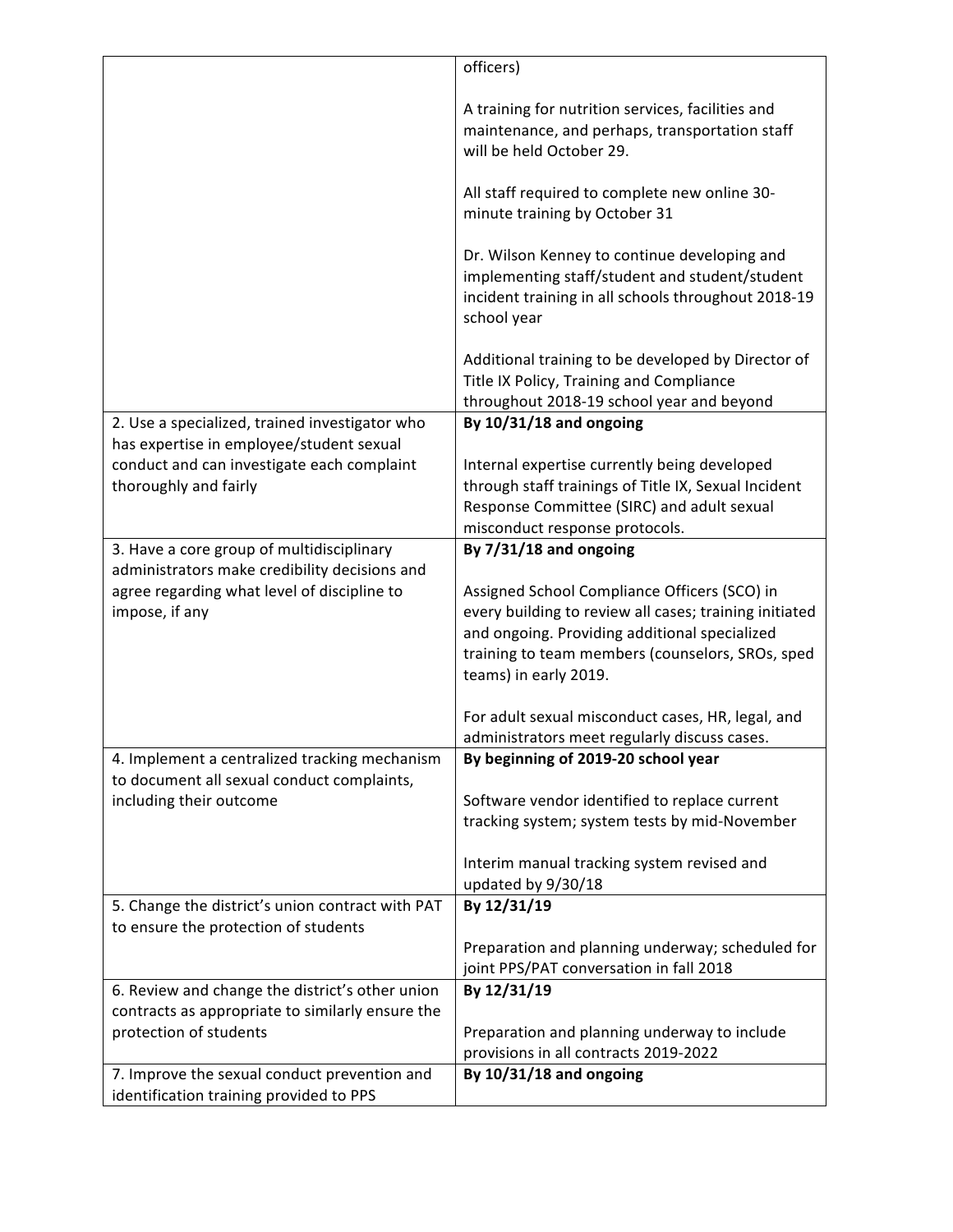| employees                                                                                        | All staff required to complete new 30-minute                                                                                                           |
|--------------------------------------------------------------------------------------------------|--------------------------------------------------------------------------------------------------------------------------------------------------------|
|                                                                                                  | online mandatory training by October 31                                                                                                                |
|                                                                                                  | Additional one-day trainings held on October 1, 3<br>and 4 for administrators (school compliance<br>officers)                                          |
|                                                                                                  | Introductory training held at Aug 8-10 Learning<br>and Leading Together instructional leadership<br>institute                                          |
|                                                                                                  | Dr. Wilson Kenney developing and conducting<br>staff/student and student/student incident<br>training in all schools throughout 2018-19 school<br>year |
|                                                                                                  | Additional training will be provided by the Director<br>of Title IX Policy, Training and Compliance during<br>2018-19 school year and beyond           |
| 8. Require sexual conduct prevention and                                                         | By 12/31/18                                                                                                                                            |
| identification training for PPS volunteers and<br>contractors                                    | New training content and requirements are being                                                                                                        |
|                                                                                                  | added to volunteer registration in schools                                                                                                             |
|                                                                                                  |                                                                                                                                                        |
|                                                                                                  | Required contractor training under development                                                                                                         |
|                                                                                                  |                                                                                                                                                        |
| 9. Improve the sexual conduct prevention and<br>identification training provided to PPS students | By 12/31/18                                                                                                                                            |
|                                                                                                  | New middle school health and sexual well-being<br>curriculum rolling out for 2018-19                                                                   |
|                                                                                                  | Collecting student-led/staff-led best practices and<br>inventory of resources to implement and advertise<br>strict-wide                                |
|                                                                                                  | Contract under negotiation for student-student<br>training in all schools throughout 2018-19 school<br>year                                            |
| 10. Fix the materials relating to sexual conduct<br>on the PPS website                           | By 9/30/18 and ongoing                                                                                                                                 |
|                                                                                                  | Content developed, updates in progress;                                                                                                                |
|                                                                                                  | additional information to be added once Director                                                                                                       |
|                                                                                                  | of Title IX Policy, Training and Compliance hired                                                                                                      |
| 11. Exercise transparency and do not enter in<br>resignation agreements that restrict disclosure | <b>Completed and ongoing</b>                                                                                                                           |
| of possible sexual conduct                                                                       |                                                                                                                                                        |
| 12. Implement an adult/student boundaries                                                        | By 10/31/18                                                                                                                                            |
| policy                                                                                           |                                                                                                                                                        |
|                                                                                                  | Draft policy crafted by Board Policy and<br>Governance Committee; first read on October 2                                                              |